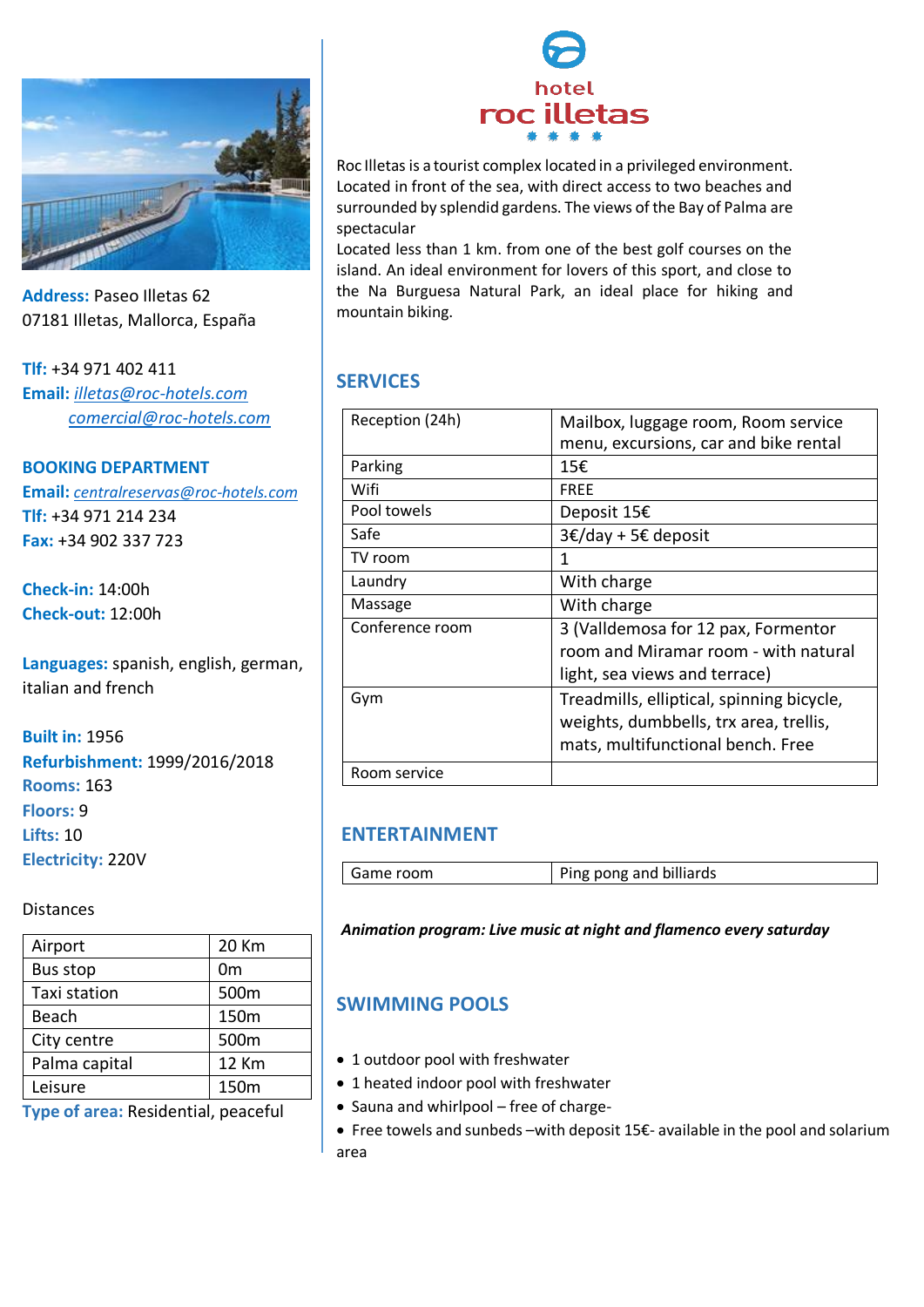# **BARS AND RESTAURANTS**

- Snack Pool Bar 'El Ancla'
- 1 bar-cafeteria À la carte
- Bar cafetería 'Las Velas' (snacks and drinks)
- Bar "Mimosa"
- 1 restaurant- buffet
- Chillout

#### **MEAL TIMES**:

**Breakfast 8:00h-10:30h** / **Dinner 19:00h-21:30h. From July and August: 19:30-22:00 (Late 11:00hcheck-in cold dinner)**

#### **Opening hours Pool Bar: 10-17h. Opening hours Cafeteria: 10-01h**

### **ROOMS**

## **Capacity**

| <b>Doubles</b>   | 129 | 2 individual beds + folding bed      | $ 2, 2+1$ o 3 |
|------------------|-----|--------------------------------------|---------------|
| Suite 1 bedroom  | 24  | <sup>1</sup> 1 double bed + sofa bed | 2, 2+1        |
| Suite 2 bedrooms |     | 2 double beds + sofa bed             | $3+2, 2+3, 4$ |

Doubles: Double LSV, Doble FSV, Double Premium FSV-

# Cleaning

**Cleaning:** Daily

**Towel change:** Daily

**Linen change:** Every 2 days

### Equipment

#### **Double**

- $\checkmark$  Air conditioning
- $\checkmark$  Complete bathroom (shower or bathtub)
- $\checkmark$  Hair dryer
- $\checkmark$  Phone
- $\checkmark$  TV LCD
- $\checkmark$  Safe –with charge-
- $\checkmark$  Cot –Free of charge, on request-
- $\checkmark$  Balcony
- Wifi
- $\checkmark$  Minibar –with charge-